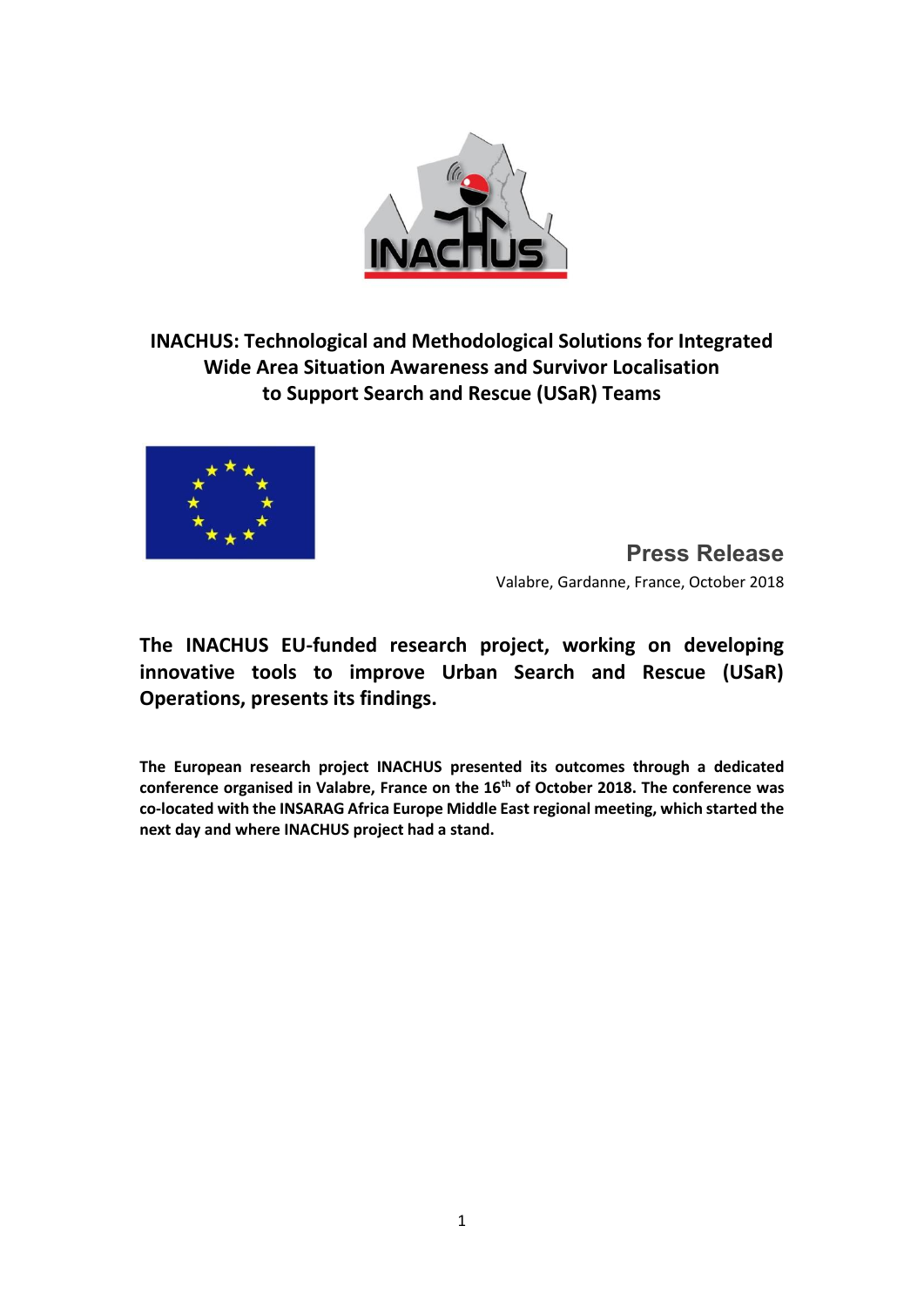

*INSARAG AEME meeting in Valabre, October 17-18 2018.*

INACHUS is a Large-Scale Integrated project funded by the EU's 7<sup>th</sup> Framework Programme for research, technological development and demonstration that runs from January 2015 to December 2018. The project is implemented by 20 partners coming from 9 EU members and 2 associated countries.



*INACHUS Final event in Valabre, October 16, 2018.*

INACHUS will achieve a significant time reduction related to Urban Search and Rescue (USaR) phase by providing wide-area situation awareness solutions for improved detection and localization of trapped victims assisted by simulation tools for predicting structural failures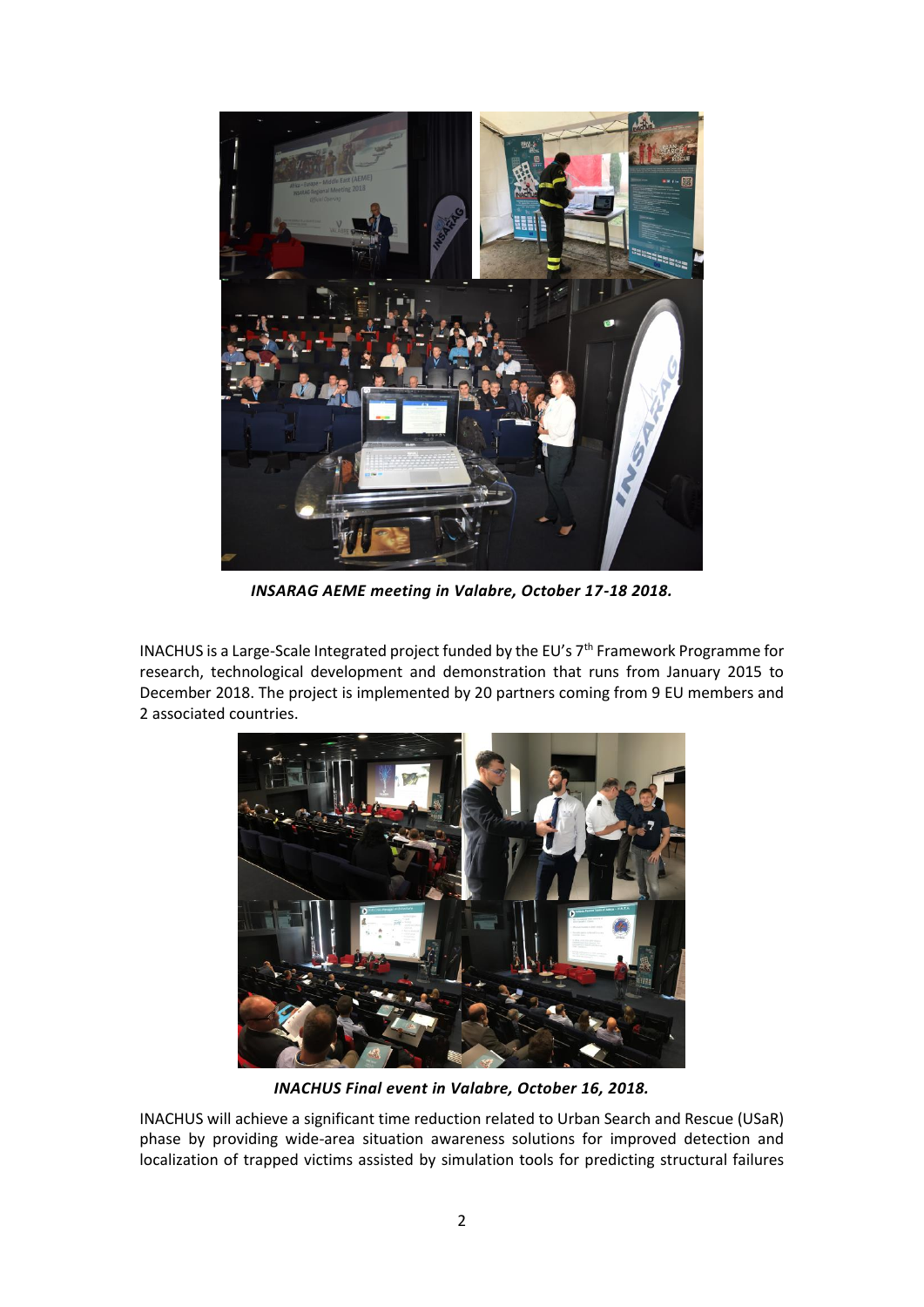and a holistic decision support mechanism incorporating operational procedures and resources of relevant actors.

During the **Final Event** the participants had the chance to get informed about the results of the fully integrated INACHUS system, to watch demonstration videos and to network with the project's partners and invited stakeholders.

The **INACHUS tools** that were presented during the Final event were:

- **Robot** to search through rubble, including sensors/radars for detection of signs of life: slight motions, various gases, body heat, camera, microphone, speaker.
- **Radar system** to detect motion through the rubble.
- **Seismic sensors** with 'heat map' interface to visualize sounds detected in the rubble;
- **Common Operational Picture** tool integrating data from other tools to improve sense making.
- **Digitalized INSARAG forms**; aiding coordination, prioritization and decision making
- **Wide area assessment tools** with UAV;
- **Mapping tool, and Collapse modelling and voids localization;**
- **Secure and autonomous communication.**

Key representants from USAR teams in Europe (Germany, The Netherlands, Italy, France, Greece) were present and participated actively to the conference and the round table on the subject of "New technologies in the USAR world". Fruitful exchanges and contacts are the main outcome of this conference.

After the INACHUS Final Event, a final field demonstration will be held along the French and Italian border in November 2018 and will demonstrate the fully integrated INACHUS system.

For more information about INACHUS project please visit our website [\(https://www.inachus.eu/\)](https://www.inachus.eu/) or contact the Project Coordinator **Dr. Angelos Amditis** [\(a.amditis@iccs.gr\)](mailto:a.amditis@iccs.gr), ICCS Research Director and Head of I-Sense Group.

Follow INACHUS' latest progress on social media:

Facebook [\(https://www.facebook.com/pages/Inachus-USaR-Research-Project\)](https://www.facebook.com/pages/Inachus-USaR-Research-Project/1649612961918245?skip_nax_wizard=true&ref_type=logout_gear&success=1) Twitter [\(https://twitter.com/InachusUsar\)](https://twitter.com/InachusUsar) LinkedIn [\(https://www.linkedin.com/grp/home?gid=8385769&trk=my\\_groups-tile-grp\)](https://www.linkedin.com/grp/home?gid=8385769&trk=my_groups-tile-grp) YouTube [\(https://www.youtube.com/channel/UCBz08Jf7tVT08x5LevztXcQ\)](https://www.youtube.com/channel/UCBz08Jf7tVT08x5LevztXcQ).